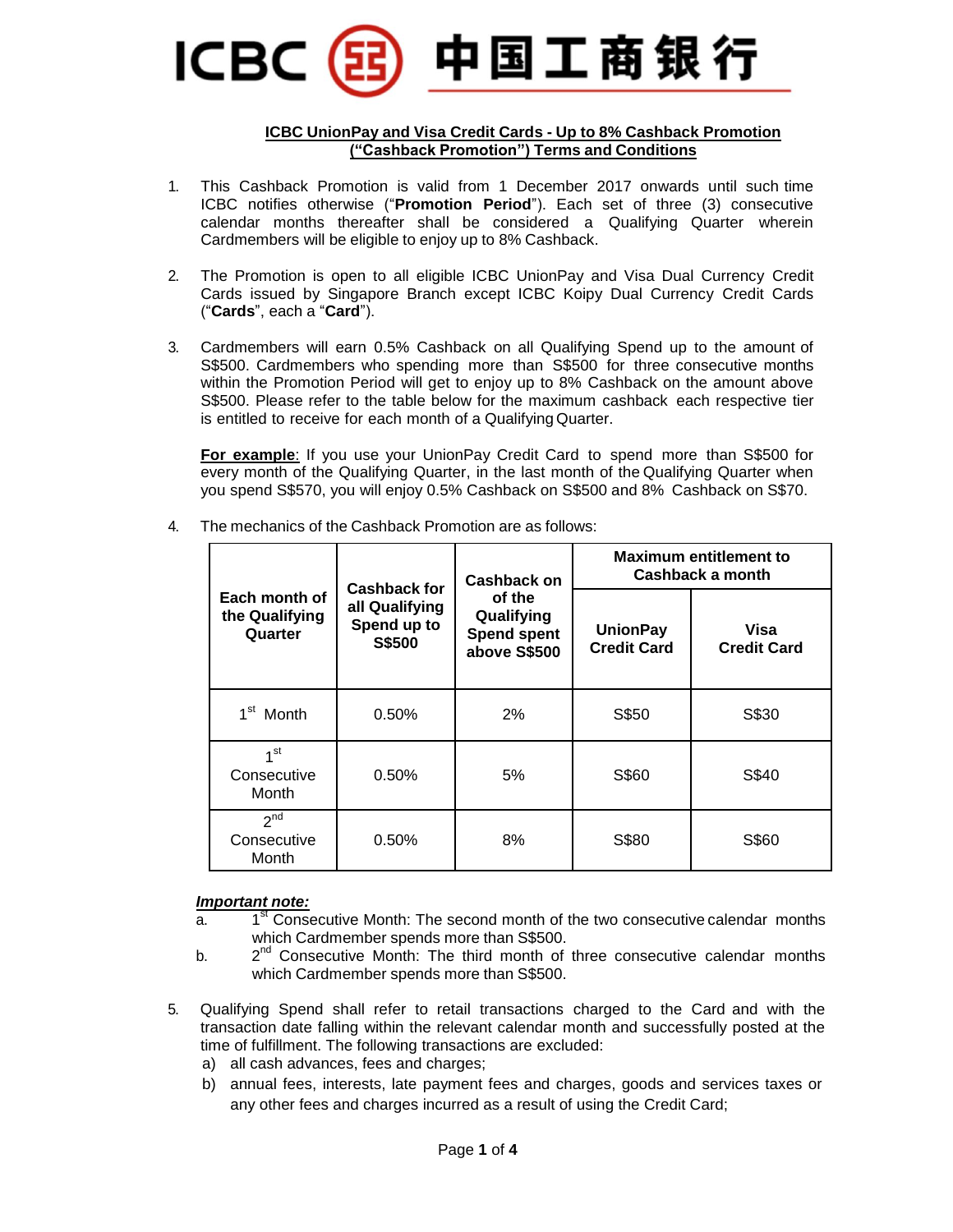## 中国工商银行 **ICBC**

- c) any top-ups or payment of funds to any prepaid cards and any prepaid accounts including without limitation to the following accounts or any other accounts as we may specify from time to time: EZ LINK PTE LTD, EZ LINK PTE LTD (FEVO), EZ-LINK PTE LTD SINGAPORE, EZ-LINK TOP-UP KIOSK, EZ-LINK (IMAGINE CARD), EZLINK\*, EZ LINK, EZLINKS.COM, FLASHPAY ATU, TRANSITLINK\*, TRANSIT LINK\*, TRANSIT LINK PL, TRANSIT, MB\* MONEYBOOKERS.COM, WWW.IGMARKETS.COM.SG, OANDAASIAPA, OANDA ASIA PAC, PAYPAL\* BIZCONSULTA, PAYPAL\* OANDAASIAPA, PAYPAY\* CAPITALROYA, Saxo Cap Mkts Pte Ltd and SKR\*SKRILL.COM;
- d) any securities brokers, dealers, trading, or forex related transactions;
- e) any payment of insurance premiums;
- f) any real estate related transactions;
- g) school fees or any other education related fee transactions;
- h) any AXS transactions;
- i) any tax payments;
- j) any transaction subsequently cancelled, void or reversed;
- k) any payment for any outstanding balance owing on the Credit Card account from previous and/or other months;
- l) any POI funding transactions;
- m) any disputed transactions;
- n) any tax refunds credited into the Credit Card account (including Supplementary Credit Card account);
- o) any payment made with the following Merchant Category Code ("**MCC**");

| <b>MCC</b> | <b>Description</b>                                            |  |  |
|------------|---------------------------------------------------------------|--|--|
| 4829       | Wire Transfer/Money Orders                                    |  |  |
| 5199       | Nondurable Goods (Not Elsewhere Classified)                   |  |  |
| 5960       | Direct Marketing - Insurance Services                         |  |  |
| 6012       | <b>Financial Institutions</b>                                 |  |  |
| 6050       | Quasi Cash - Financial Institutions, Merchandise and Services |  |  |
| 6051       | Non-Fl, Money Orders                                          |  |  |
| 6211       | <b>Security Brokers/Dealers</b>                               |  |  |
| 6300       | <b>Insurance Underwriting, Premiums</b>                       |  |  |
| 6513       | Real Estate Agents and Managers - Rentals                     |  |  |
| 6529       | Remote Stored Value Load - Financial Institute Rentals        |  |  |
| 6530       | Remote Stored Value Load - Merchant Rentals                   |  |  |
| 6540       | POI Funding Transactions                                      |  |  |
| 7995       | Betting/Casino Gambling                                       |  |  |
| 8211       | Elementary, Secondary Schools                                 |  |  |
| 8220       | Colleges, Universities                                        |  |  |
| 8241       | <b>Correspondence Schools</b>                                 |  |  |
| 8244       | <b>Business/Secretarial Schools</b>                           |  |  |
| 8249       | Vocational/Trade Schools                                      |  |  |
| 8299       | <b>Educational Services</b>                                   |  |  |
| 8651       | Organizations, Political                                      |  |  |
| 8661       | Organizations, Religious                                      |  |  |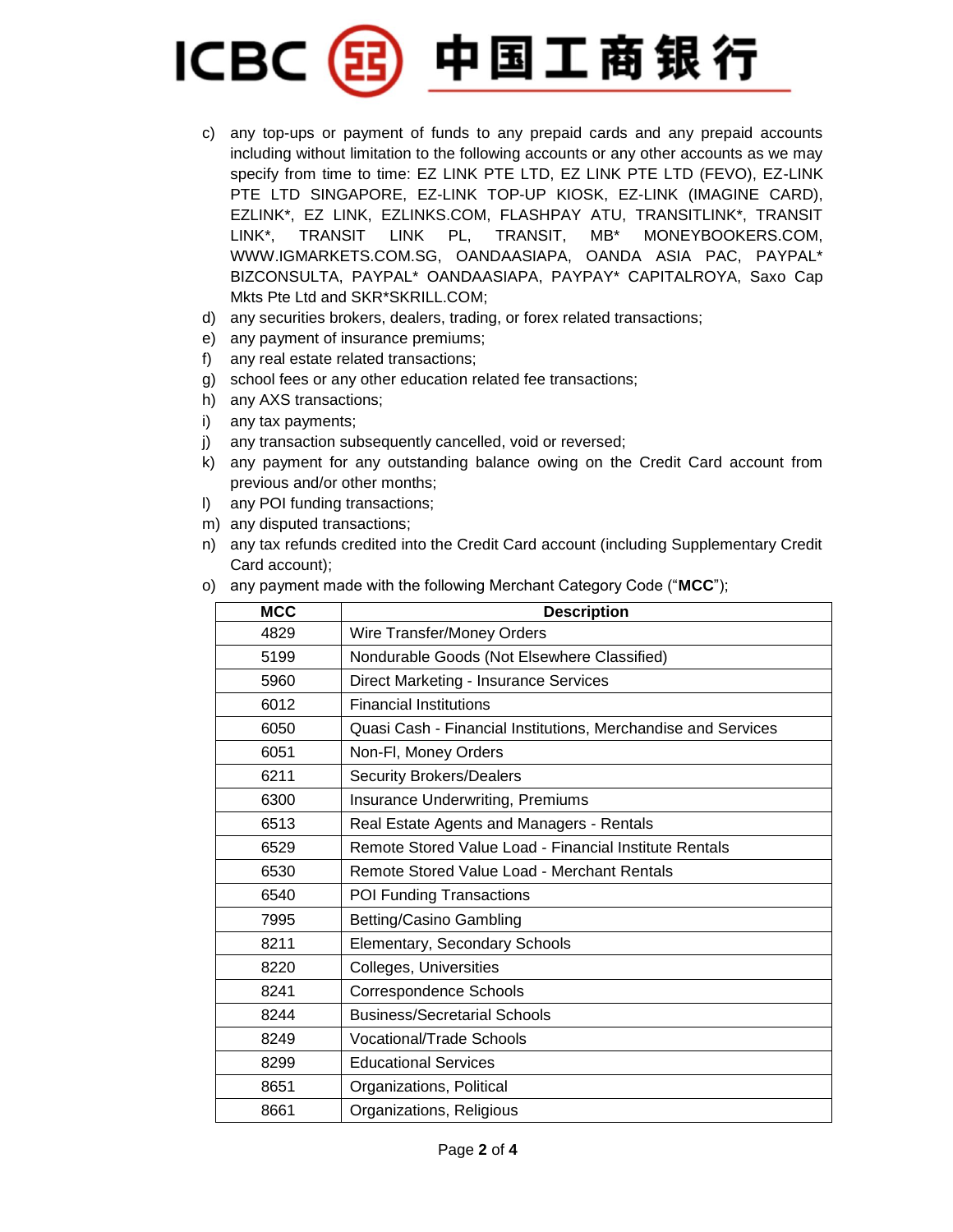# 

|   | Organizations, Membership (Not Elsewhere Classified)<br>8699 |                                                                  |  |
|---|--------------------------------------------------------------|------------------------------------------------------------------|--|
|   | 9211                                                         | Court Costs, Including Alimony and Child Support - Courts of Law |  |
|   | 9222                                                         | <b>Fines - Government Administrative Entities</b>                |  |
|   | 9223                                                         | <b>Bail and Bond Payments</b>                                    |  |
|   | 9311                                                         | <b>Tax Payments - Government Agencies</b>                        |  |
|   | 9399                                                         | Government Services (Not Elsewhere Classified)                   |  |
| a | 9402                                                         | Postal Services - Government Only                                |  |
| n | 9405                                                         | Intra-Government Purchases - Government Only                     |  |
|   |                                                              |                                                                  |  |

transactions as may be prescribed or amended by ICBC from time to time, without prior notice or being liable to Cardmembers.

- 6. Amounts charged to the Supplementary Card(s) will be included in the calculation of Principal Cardmember's Qualifying Spend.
- 7. The Bank shall be entitled to disqualify a Qualifying Spend or debit the Card Account of an equivalent amount of any Cashback paid on a Qualifying Spend that is subsequently cancelled, void or reversed.
- 8. All Qualifying Spend made in foreign currency will be converted to Singapore Dollars at the prevailing foreign exchange rates as determined by ICBC Singapore.
- 9. Each eligible Principal Cardmember is only entitled to one (1) Cashback per Card per calendar month.
- 10. Cashback will be credited to the respective Card account within thirty (30) business days from the end of each calendar month.
- 11. You will not be eligible for this Promotion if at the time of fulfillment:
	- a. your Card Account is not in good standing and is overdue;
	- b. your Card has been reported lost or stolen;
	- c. your Card has been frozen for any reason;
	- d. your Card is cancelled or terminated for any reason;
	- e. you violated the terms of your ICBC Dual Currency Credit Card Cardmember's Agreement;
	- f. we believe or suspect that any transaction is illegal, fraudulent, dishonest or unauthorised;
	- g. you transfer or cancel your Card before the Cashback credited to you; or
	- h. any other circumstances we determine as not eligible.
- 12. Cashback must be utilised within twelve ( 12) months from the date it is credited into the Card account failing which, we reserve the right to forfeit the unused portion of the Cashback awarded, and you hereby irrevocably authorise us to debit your Singapore Dollar Card Account for the unused Cashback.
- 13. Cashback can be utilised in Singapore or any other countries for retail purchases in Singapore dollars.
- 14. Cashback withdrawn from your Card Account will be treated as a cash advance and interest, fees and charges are applicable.
- 15. The Cashback is neither transferable nor exchangeable for credits, other gifts or otherwise refundable in part or in full.